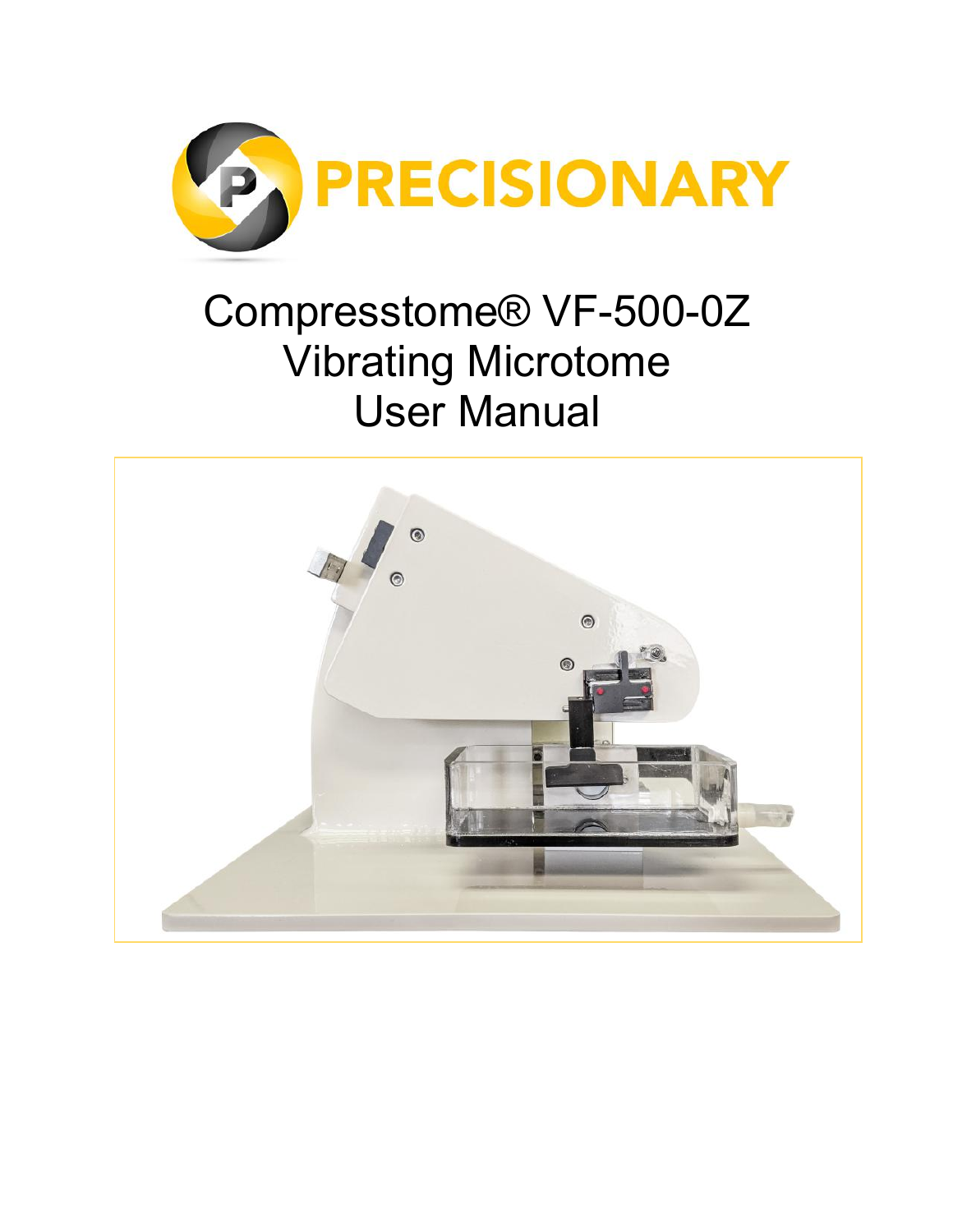# Compresstome® VF-500-0Z User Manual

# TABLE OF CONTENTS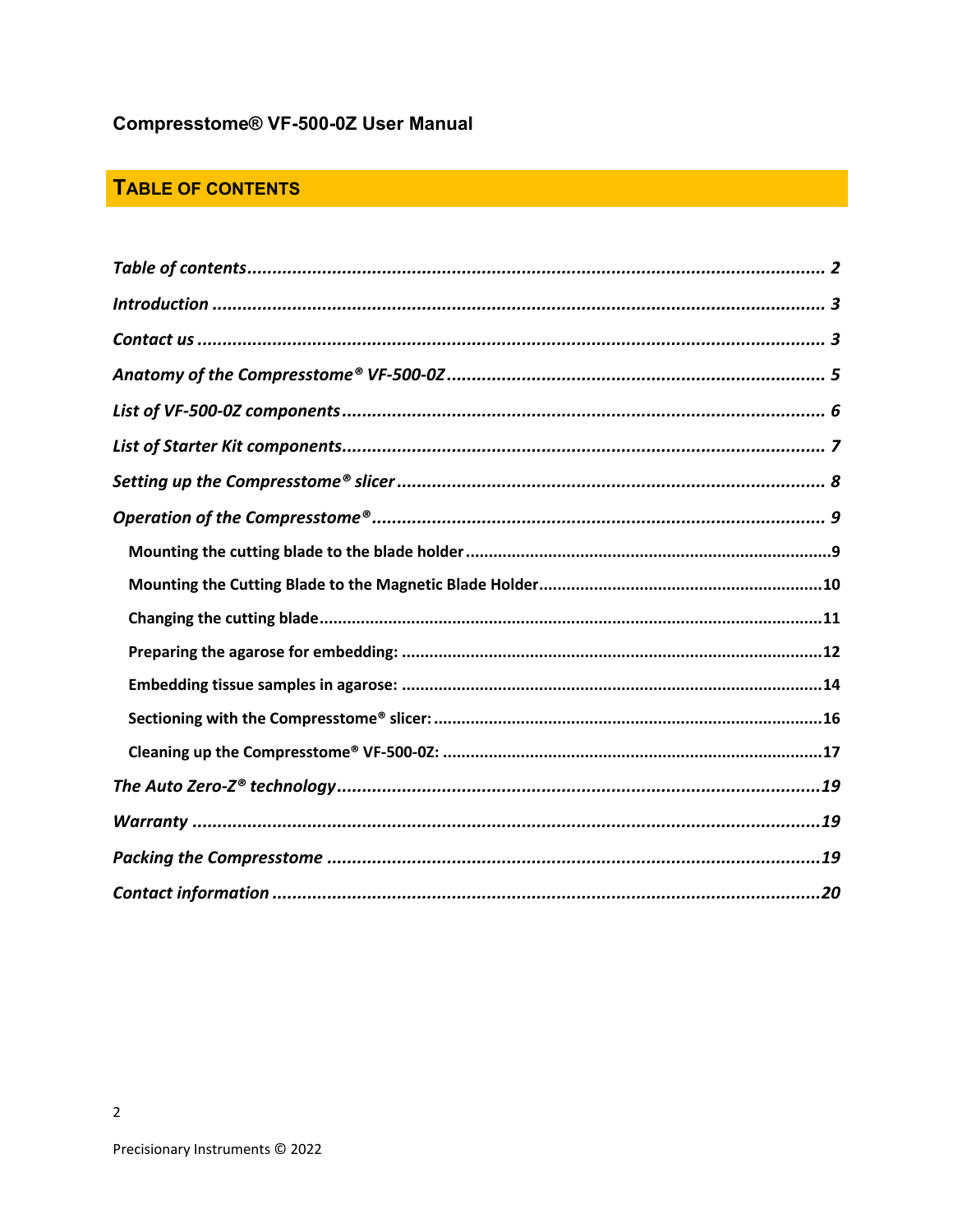### **INTRODUCTION**

Congratulations on your purchase of a Compresstome® VF-500-0Z from Precisionary Instruments! The VF-500-0Z tissue slicer model is the newly developed product in the Compresstome® slicer family with patented Auto Zero-Z® technology. The VF-500-0Z is fully automated to section both fixed and live tissues with a thickness range of 2  $\mu$ m to 2000  $\mu$ m with an adjustable precision of 1  $\mu$ m.

The Compresstome® VF-500-0Z excels at sectioning slices used for:

- Electrophysiology
- Immunohistochemistry
- Organotypic culture slices
- Precision cut tissue slices
- Sectioning of mature or older brain tissues
- And much more!

At Precisionary Instruments, we are thrilled to help you get started with the new vibrating microtome, and we take great pride in quality customer service. Please read the following manual to help you get started with the Compresstome® VF-500-0Z.

# **CONTACT US**

We have multiple ways for you to contact us:

**E-mail**: info@precisionary.com

#### **Phone:**

Customer Service & Quotes: (617) 682-0586 Technical Support: (508) 810-0111

**Fax:** 1-866-424-2217

#### **Mailing address:**

Precisionary Instruments 207 Union Street Ste 2 Natick, MA 01760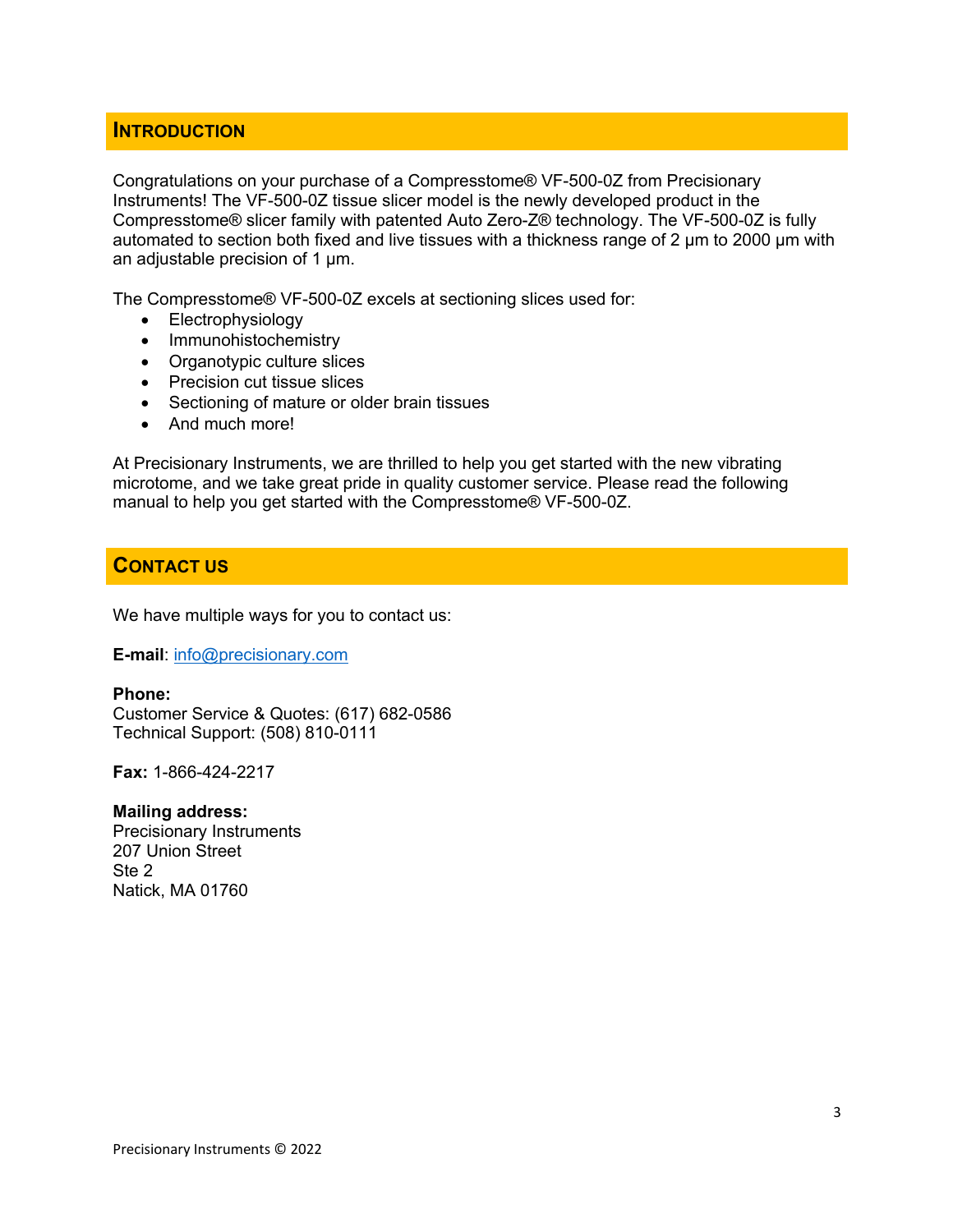#### *Training videos*

To supplement this user manual, full visual training videos for all steps in successfully using the Compresstome® slicer are available online.

Our company's YouTube account site is called, "Precisionary Instruments LLC." You can find all of these videos in our account. The videos can also be found on our website (www.precisionary.com) and include instructions for:

Setting up the Compresstome® https://www.youtube.com/watch?v=q-fhdkCseyc&t=15s

Using the motor box on the Compresstome® https://www.youtube.com/watch?v=IbbMAdWM6p8

Using the control box on for the Compresstome® https://www.youtube.com/watch?v=LlNkgZSwMOk

Adjusting the blade holder angle & height on the Compresstome® https://youtu.be/p2l-0rmrYmM

Specimen tube insertion on the Compresstome® https://www.youtube.com/watch?v=SYOpr9mX-H4

Making the agarose solution for tissue embedding https://www.youtube.com/watch?v=0CW5j5AG4w8

Embedding tissue samples into specimen tubes https://youtu.be/lDmodsRS8s0

Preparing tissue transfer pipettes for moving tissue slices https://www.youtube.com/watch?v=4Sh-0TwJbKU

Transferring tissue slices cut with Compresstome® https://www.youtube.com/watch?v=dbHuRX9eigA

Compresstome® machine cleaning https://www.youtube.com/watch?v=x7Pe2D\_uJkM

Machine oil maintenance for the Compresstome® https://www.youtube.com/watch?v=QEDwy2eK9yg

Blade removal and clean up for the Compresstome® https://www.youtube.com/watch?v=IXqXNHCMlQ0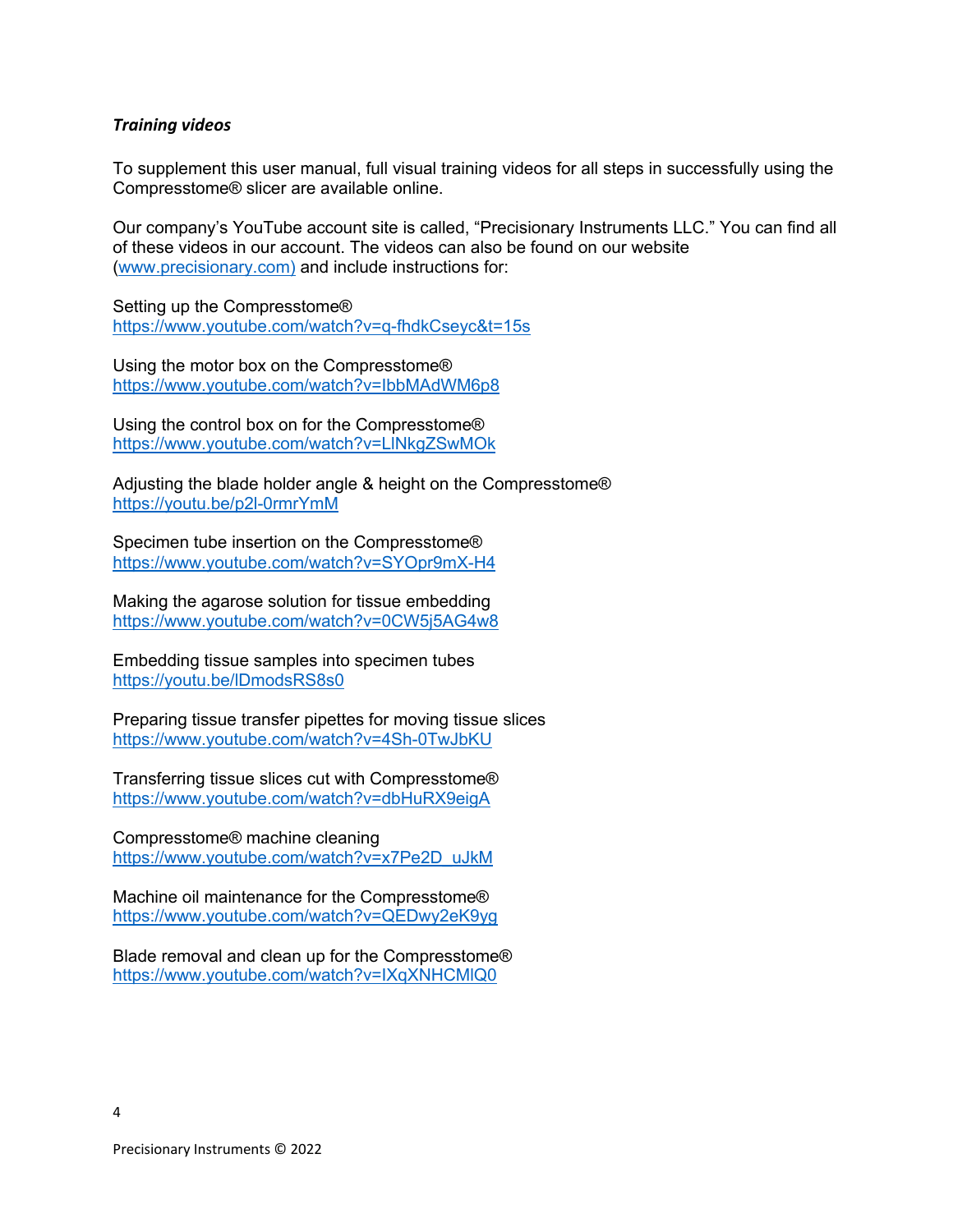# **ANATOMY OF THE COMPRESSTOME® VF-500-0Z**



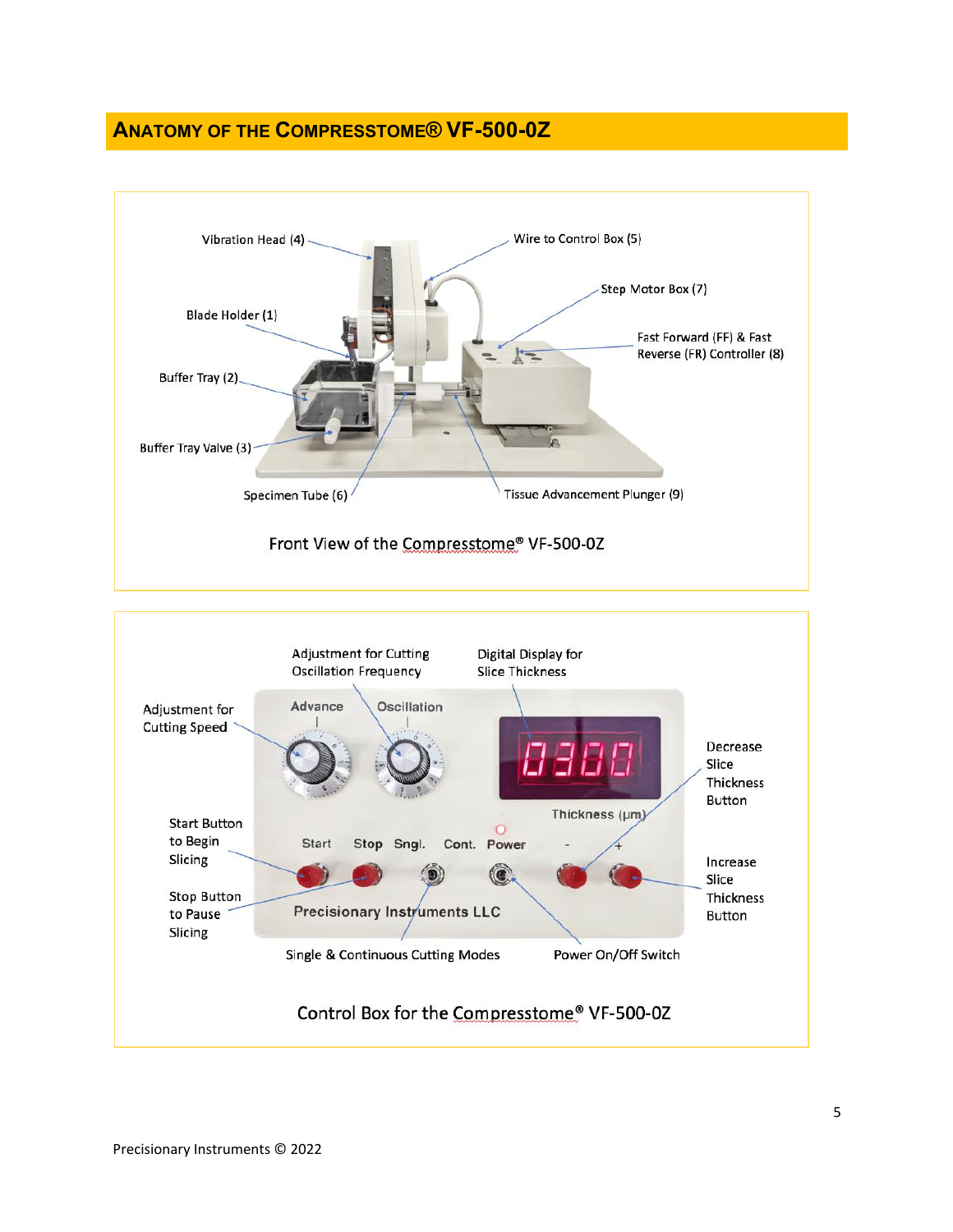# **LIST OF VF-500-0Z COMPONENTS**

All Compresstome® parts can be ordered online: http://precisionary.com/e-store/

Contact us at info@precisionary.com and we will send you a quote.

| <b>Figure Number</b> | Compresstome <sup>®</sup> part | Part Number                            | Function                                                                                             |
|----------------------|--------------------------------|----------------------------------------|------------------------------------------------------------------------------------------------------|
| 1                    | <b>Blade holder</b>            | VF-BH-VM-500-0Z                        | Holds and stabilizes the<br>cutting blade.                                                           |
| $\overline{2}$       | Buffer tray                    | VF-BT-VM-LP                            | Holds buffer or solutions<br>during sectioning.                                                      |
| 3                    | Buffer tray plug               | VF-BT-PL                               | Removable for easy<br>disposal of buffer after<br>sectioning.                                        |
| $\overline{4}$       | Vibration head                 | VF-VHU-VM-500-0Z                       | <b>Blade oscillation</b><br>assembly, which includes<br>a blade holder, and an<br>oscillation motor. |
| 5                    | Wire to controller box         | --                                     | Connects the motor box<br>to the controller box.                                                     |
| 6                    | Specimen tube                  | VF-SPS-VM-12.5-NC<br>VF-SPS-VM-15.5-NC | Holds the specimen for<br>sectioning and embeds<br>tissue in agarose.                                |
| $\overline{7}$       | Motor box                      |                                        | Automated motor box that<br>pushes and drives the<br>specimen tube for<br>sectioning slice to slice. |
| 8                    | FF/FR controller               | --                                     | <b>Fast Forward and Fast</b><br>Reverse dial for more<br>rapid control of the<br>specimen tube.      |
| 9                    | Motor Box Plunger              |                                        | Aligns with tube for<br>advancement                                                                  |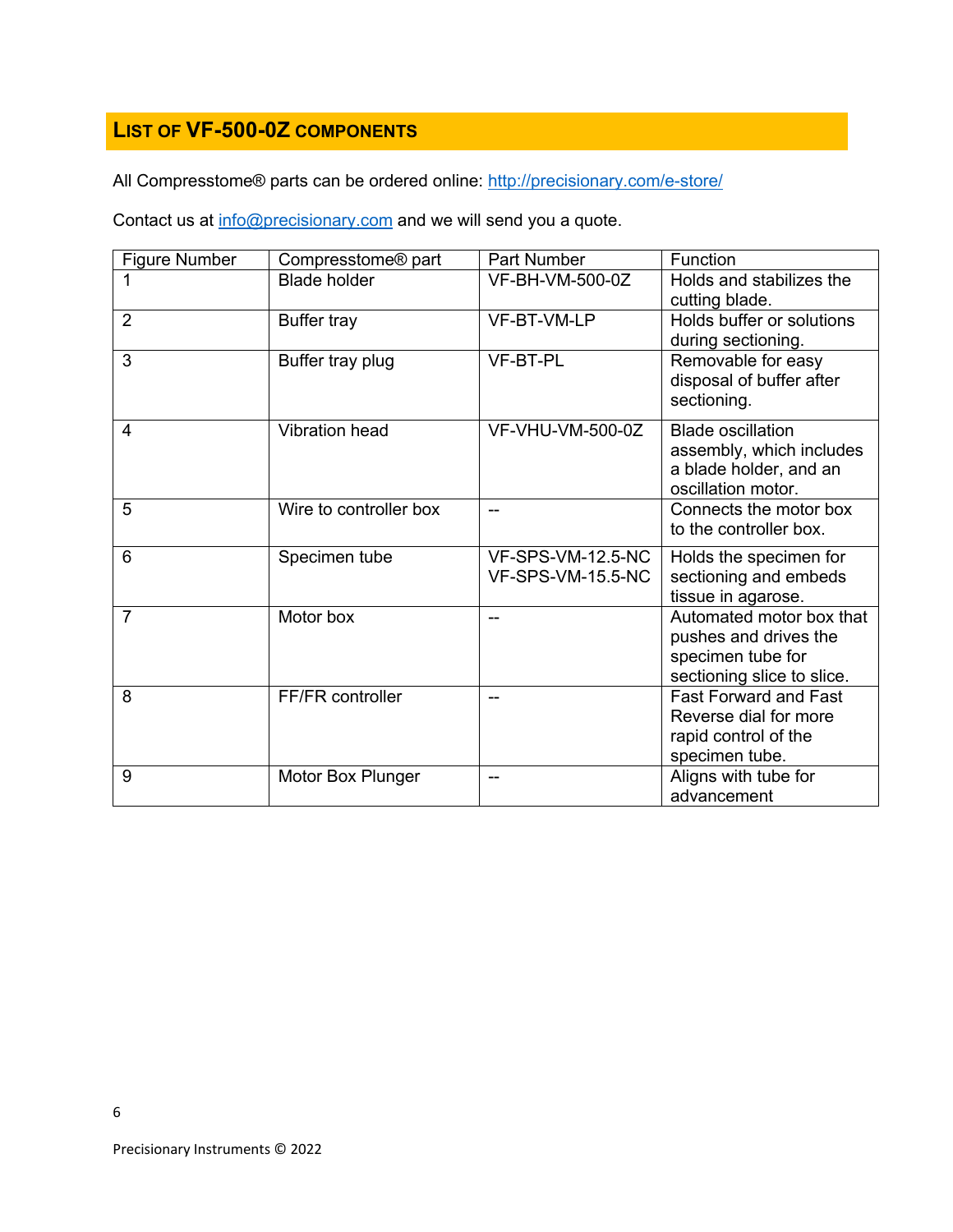# **LIST OF STARTER KIT COMPONENTS**

All of our Compresstome® consumables can be ordered online at: http://precisionary.com/e-store/

Contact us directly at info@precisionary.com, and we will sent you a quote.

| Consumable             | <b>Part Number</b> | <b>Application and Advantages</b>                                                                                                                                                                                               |
|------------------------|--------------------|---------------------------------------------------------------------------------------------------------------------------------------------------------------------------------------------------------------------------------|
| <b>Agarose Tablets</b> | VF-AGT-VM-10       | The Starter Kit comes with 10 agarose tablets.<br>This is low melting agarose for embedding the<br>tissue.                                                                                                                      |
| <b>Blades</b>          | VF-BL-VM-SSB       | Included are 10 double-edged stainless steel<br>blades.                                                                                                                                                                         |
| <b>Pipettes</b>        |                    | Plastic disposable pipettes are included for<br>easy transfer of agarose into the specimen<br>tubes for embedding.                                                                                                              |
| Glue                   | VF-VM-GLUE         | Used for securing tissue specimens to the<br>specimen tube.                                                                                                                                                                     |
| Forceps                |                    | Small forceps for easy manual manipulation of<br>tissue sample.                                                                                                                                                                 |
| <b>Machine Oil</b>     | <b>VF-VM-OIL</b>   | Clear, colorless, and environmentally friendly<br>machine oil for maintenance.<br>Recommended use: 1X/week apply to all<br>moving and oscillating parts of tissue slicer,<br>then run machine for 5-10 minutes<br>continuously. |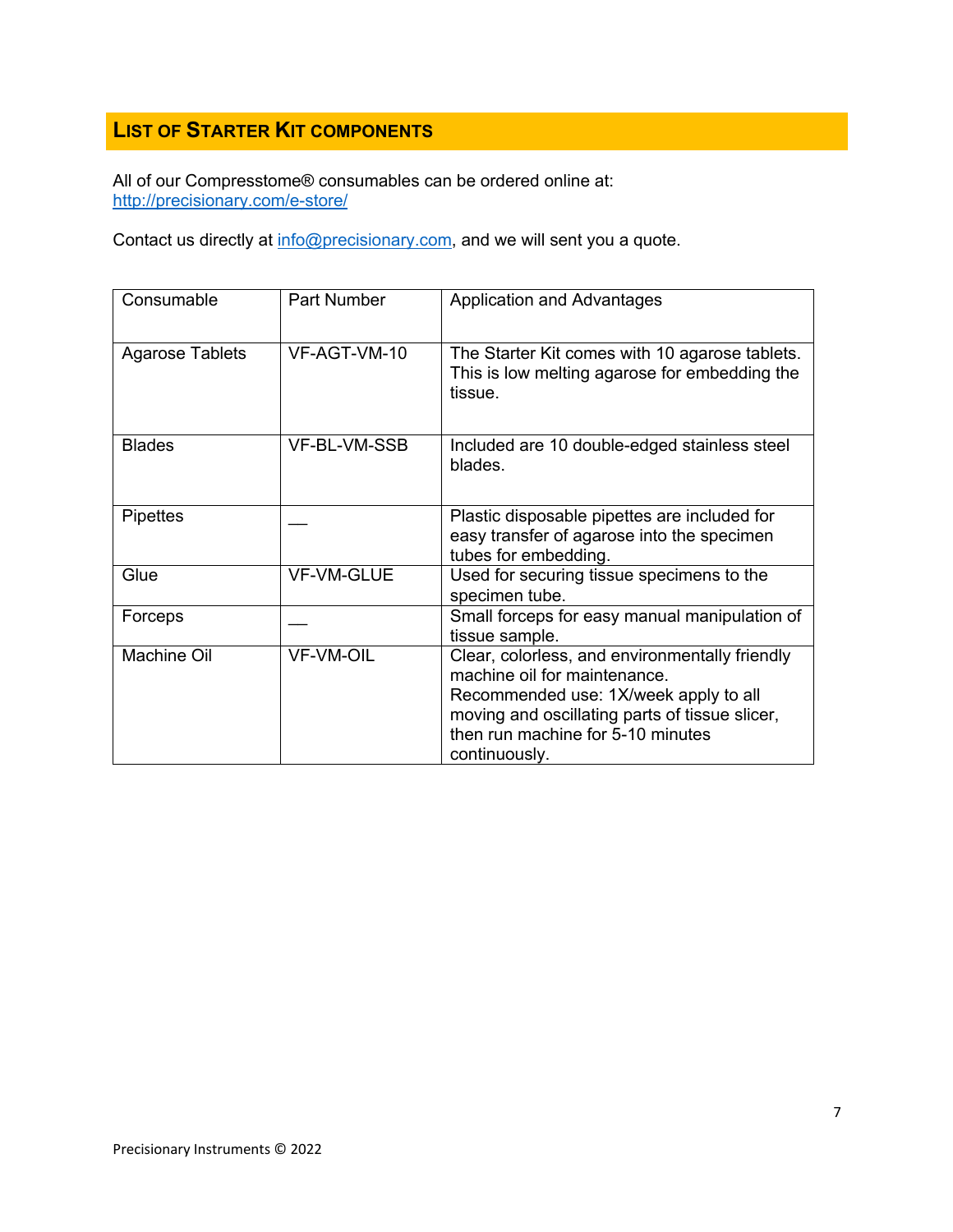# **SETTING UP THE COMPRESSTOME® SLICER**

Please remove the transportation fixture before your first-time use. **Be sure to save the transportation fixture,** because the fixture will need to be mounted back to the machine before any future shipment.

#### *\* IMPORTANT NOTE:*

Before using the Compresstome® slicer, you MUST remove the "transportation stabilization plate" on the machine. The small metal plate is screwed in at the back of the vibrating head and is there to help stabilize the Compresstome® during shipment. Failure to remove the transportation stabilization plate may result in damage to the vibrating head.





# **The transportation fixture MUST be unscrewed and removed before use!**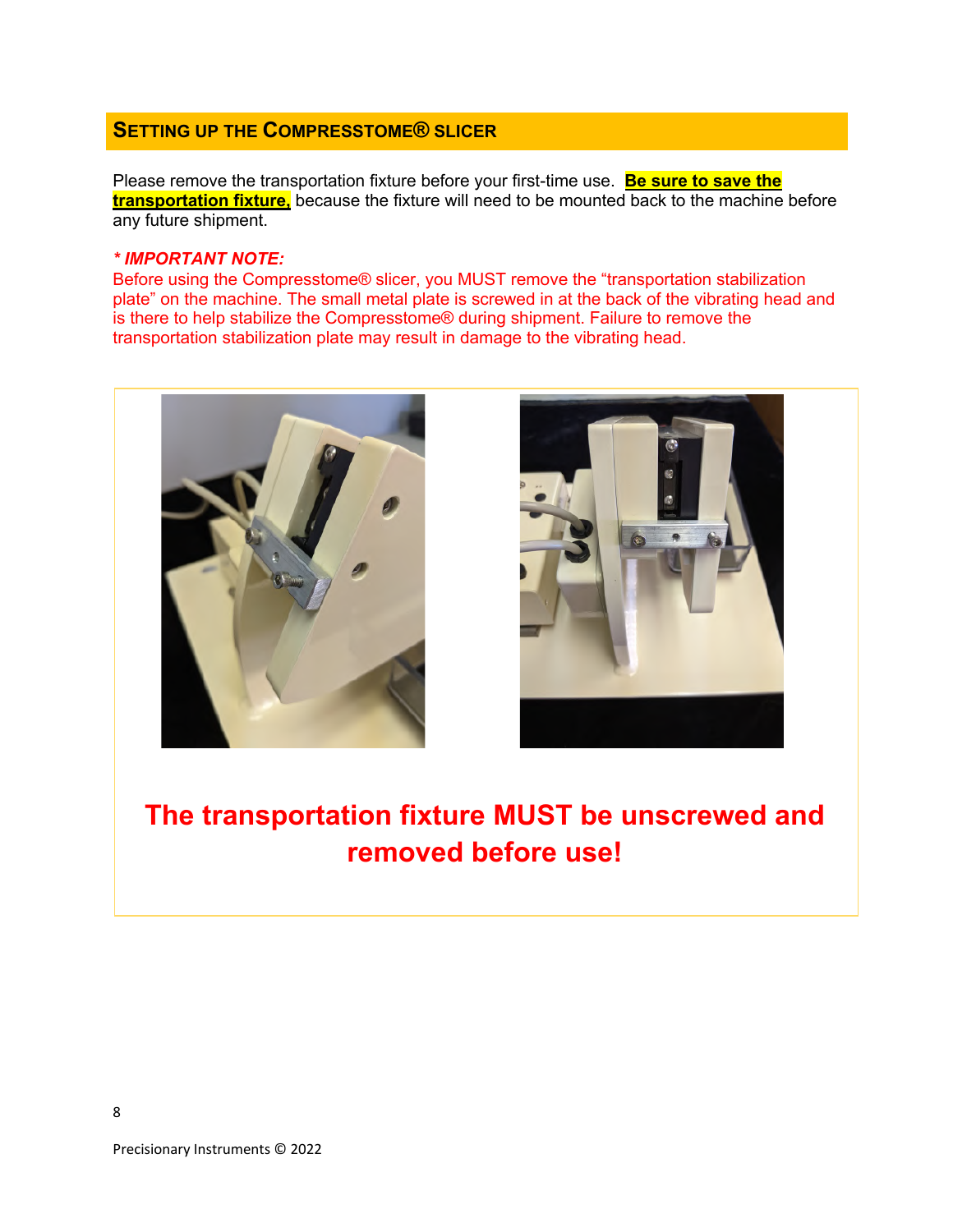# **OPERATION OF THE COMPRESSTOME®**

#### **MOUNTING THE CUTTING BLADE TO THE BLADE HOLDER**

For each double-edged stainless steel blade, cut the blade horizontally to form two separate blades. You will only need one of the two resulting blades for each use. For ceramic blades, remove one of the blades carefully from the pack.

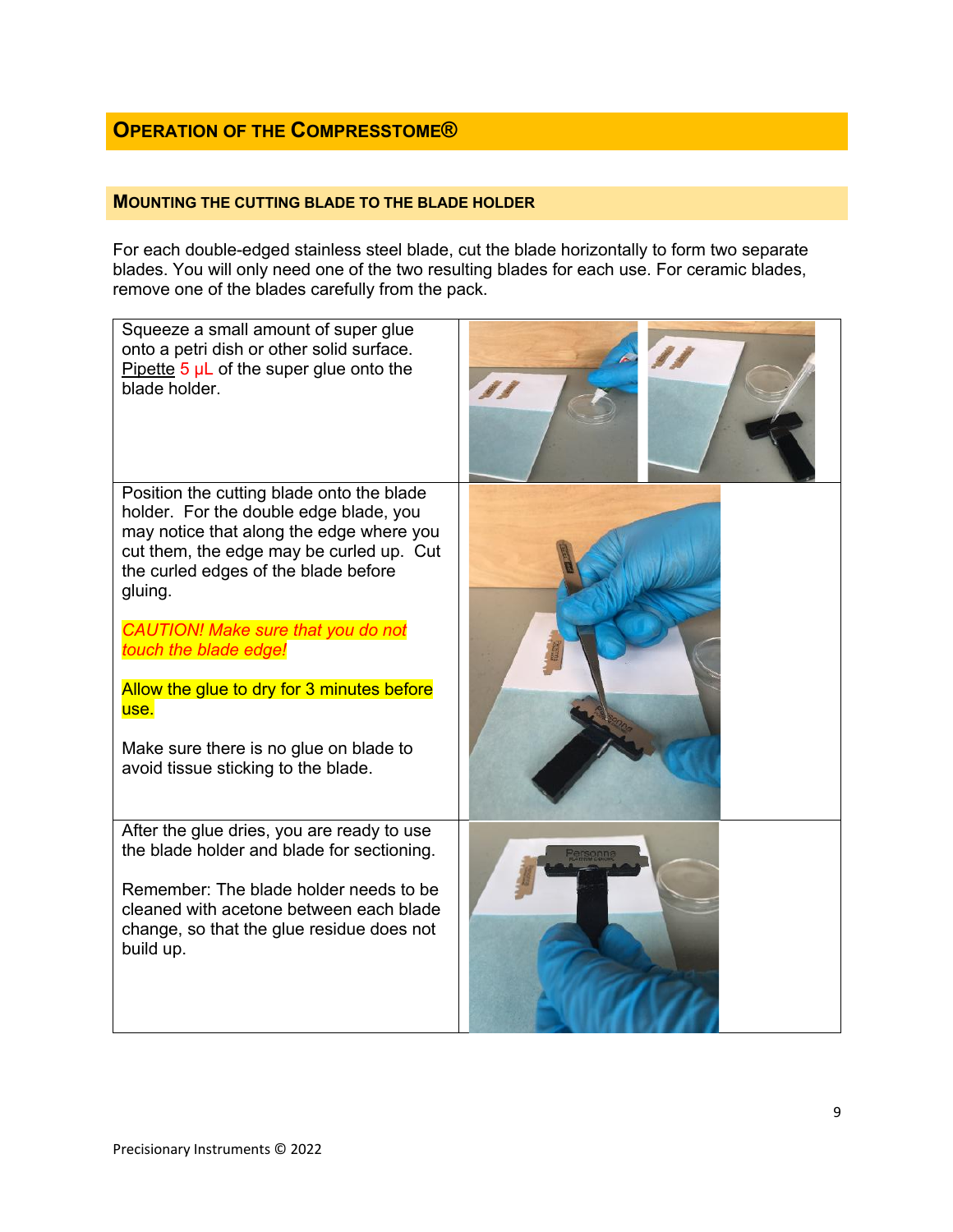# **MOUNTING THE CUTTING BLADE TO THE MAGNETIC BLADE HOLDER**

The magnetic blade holder is used without glue for cutting with stainless-steel blades only. The magnetic blade holder can still hold ceramic and tungsten carbide blades which will need to be applied via glue. To clean the magnetic blade holder, soak in liquid overnight and dry & clean right after use.

| <b>Instruction</b>                                                                                                                                                                                                   | <b>Photo</b>                               |
|----------------------------------------------------------------------------------------------------------------------------------------------------------------------------------------------------------------------|--------------------------------------------|
| The new blade holder will have visible<br>magnets along the outer side (left<br>photo) of the holder.                                                                                                                |                                            |
| Locate the inner side of the blade<br>holder (right photo), with the raised lip<br>along the top edge, as this is the side of<br>the blade holder the blade will be<br>applied to.                                   |                                            |
| Carefully remove and cut one of the<br>double-edged stainless-steel blades for<br>your experiment, and prepare to<br>position the blade on top of the flat side<br>of the blade holder.                              | <b>MOWIS MOWING</b>                        |
| Carefully place the blade on the blade<br>holder so that the top edge of the blade<br>touches the bottom edge of the raised<br>blade holder lip.                                                                     | <b>BUUDISIA</b>                            |
| Carefully slide the blade towards the<br>center of the blade holder to center the<br>blade along the magnets.<br>Once your blade is centered and<br>aligned, you are ready to use your new<br>magnetic blade holder! | <b>BROWN MINISTRATE</b><br><b>BUUOSIAC</b> |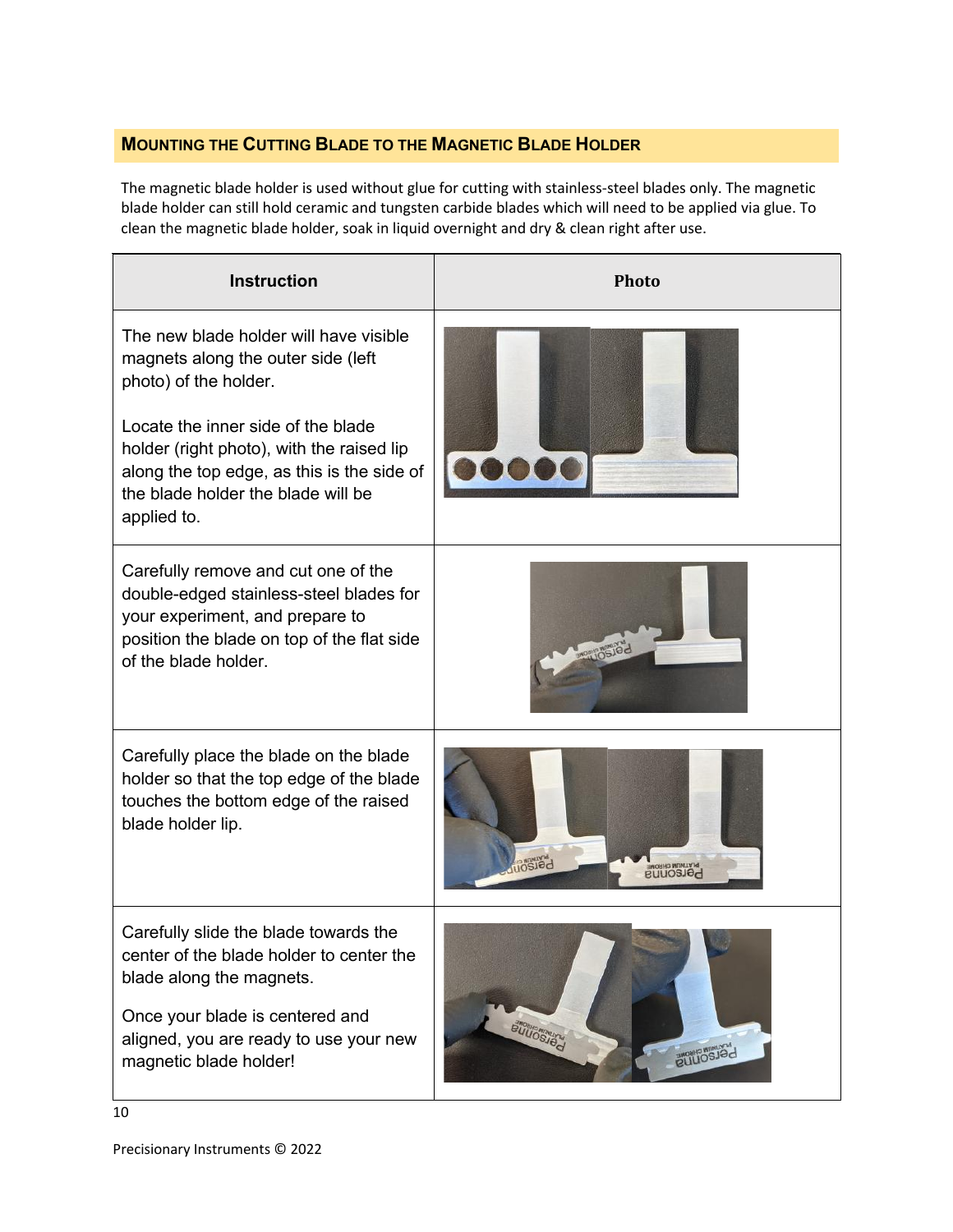#### **CHANGING THE CUTTING BLADE**

The sharpness of the blade can directly affect the quality of the slices. We recommend that double edge razor blades be changed after cutting 3-5 samples (examples: brain, lung, gastrointestinal, and skin tissues). If tissues are more fibrous, blades should be changed after cutting 1-2 samples (examples: lymph nodes, liver, spleen, and kidney tissues).

Ceramic blade typically lasts 2-3 months depending on the degree of usage. Double edge razor blades and ceramic blades are ideal for this microtome, and these blades are what we include in the Compresstome® Starter Kit. The blades should be cleaned with acetone and ethanol before use.

Follow these instructions on changing blades for the VF-500-0Z.

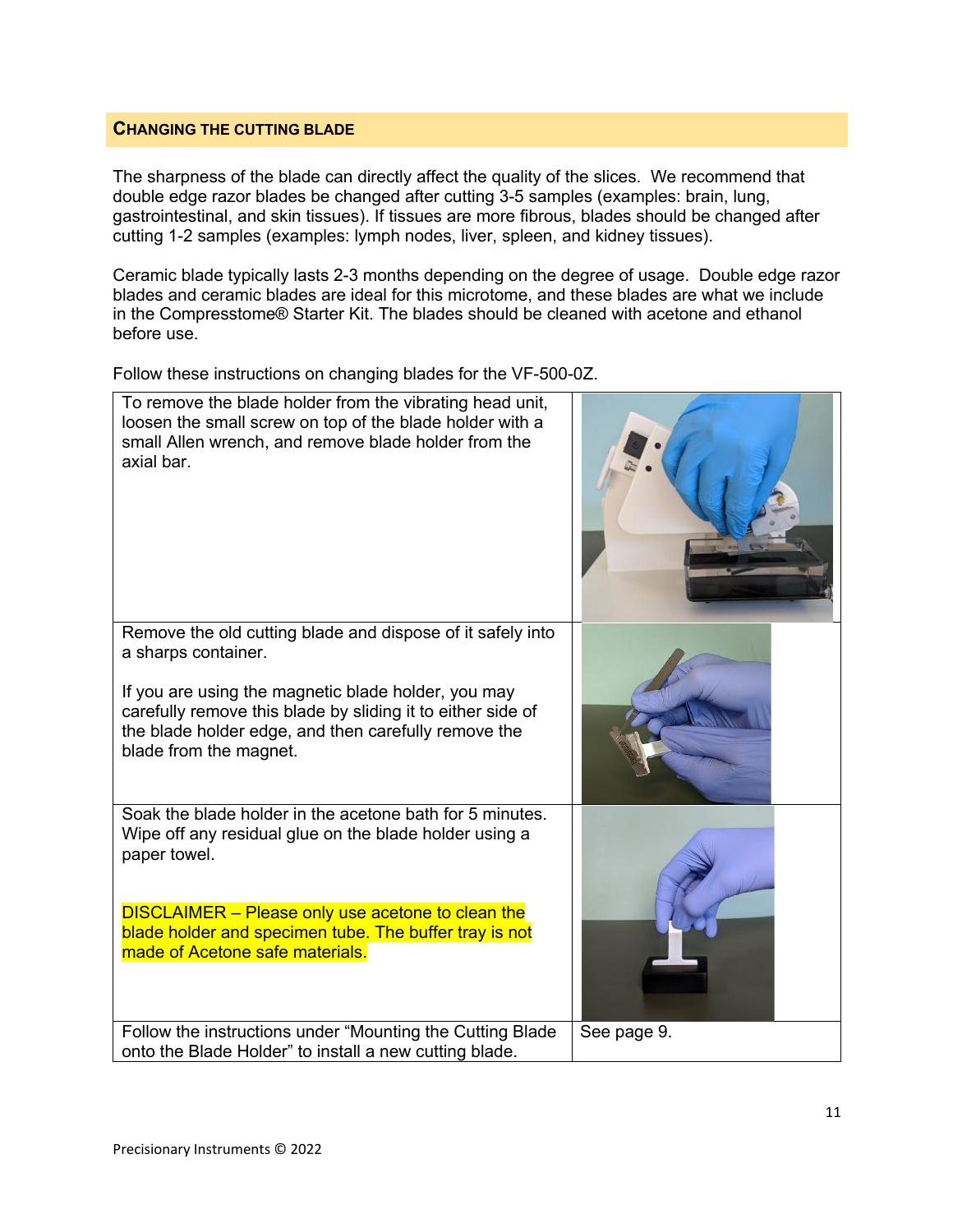#### **PREPARING THE AGAROSE FOR EMBEDDING:**

We recommend using agarose type-Ib, or low melting point agarose. All tissue specimens should be embedded in agarose. Type-Ib agarose powder can also be purchased through Sigma Aldrich at:

http://www.sigmaaldrich.com/catalog/product/sial/a0576?lang=en&region=US

The following procedure assumes you are using a 0.5 mg agarose tablet. This table summarizes the buffer volumes to use for agarose tablets. We recommend using a 2.0% or 2.5% agarose solution.

| <b>Agarose Tablet Chart</b>                      |          |           |           |
|--------------------------------------------------|----------|-----------|-----------|
| Solution volume needed to achieve % agarose (mL) |          |           |           |
| Agarose<br>$\%$                                  | 1 tablet | 2 tablets | 3 tablets |
| 1.5%                                             | 33       | 67        | 100       |
| 1.8%                                             | 28       | 56        | 83        |
| 2.0%                                             | 25       | 50        | 75        |
| 2.2%                                             | 23       | 45        | 68        |
| 2.5%                                             | 20       | 40        | 60        |
| 3.0%                                             | 17       | 33        | 50        |
| 3.2%                                             | 16       | 31        | 47        |
| 3.5%                                             | 14       | 29        | 43        |

Each tablet contains is 0.5 mg of agarose. Depending on the gel strength you want for slicing, you can add the appropriate amount of water or buffer solution to the glass vial. We recommend adding 20-25 mL of solution to each glass vial containing 1 agarose tablet.

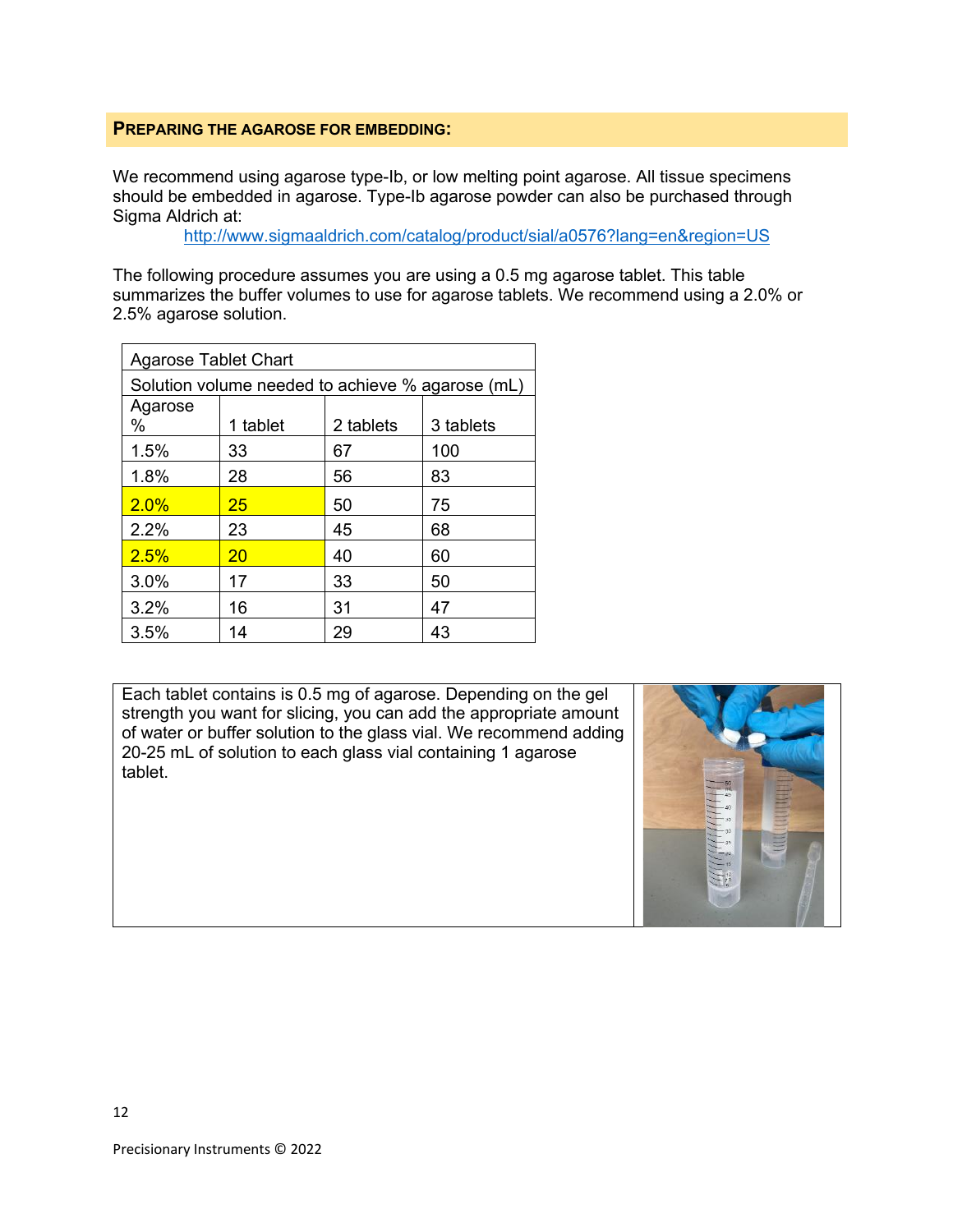Dissolve the agarose tablet for 2 minutes by swirling the glass vial. Heat the agarose as you normally would, which can be done in a microwave. Microwave the agarose solution for 10 seconds, then shake to mix it up, and repeat until the agarose solution has become clear. Heating the solution in 10 seconds bouts helps prevent the solution from overflowing. You may see a lot of bubbles in the solution, which is normal.

- 1. We recommend using agarose that has a low transition temperature, which means that the agarose will remain in a "liquid-like" state without congealing at low temperatures. This way, keeping melted agarose in a warm water bath will allow you to have readymade agarose when sectioning several different specimens.
- 2. Advantages of using our Compresstome® agarose preparation:
	- a) Eliminates weighing agarose for individual experiments
	- b) Agarose tablets are fast dissolving in just 2 minutes
	- c) Environmentally friendly with no organic solvents that could harm tissues
	- d) Produces consistent, reproducible gels that are clear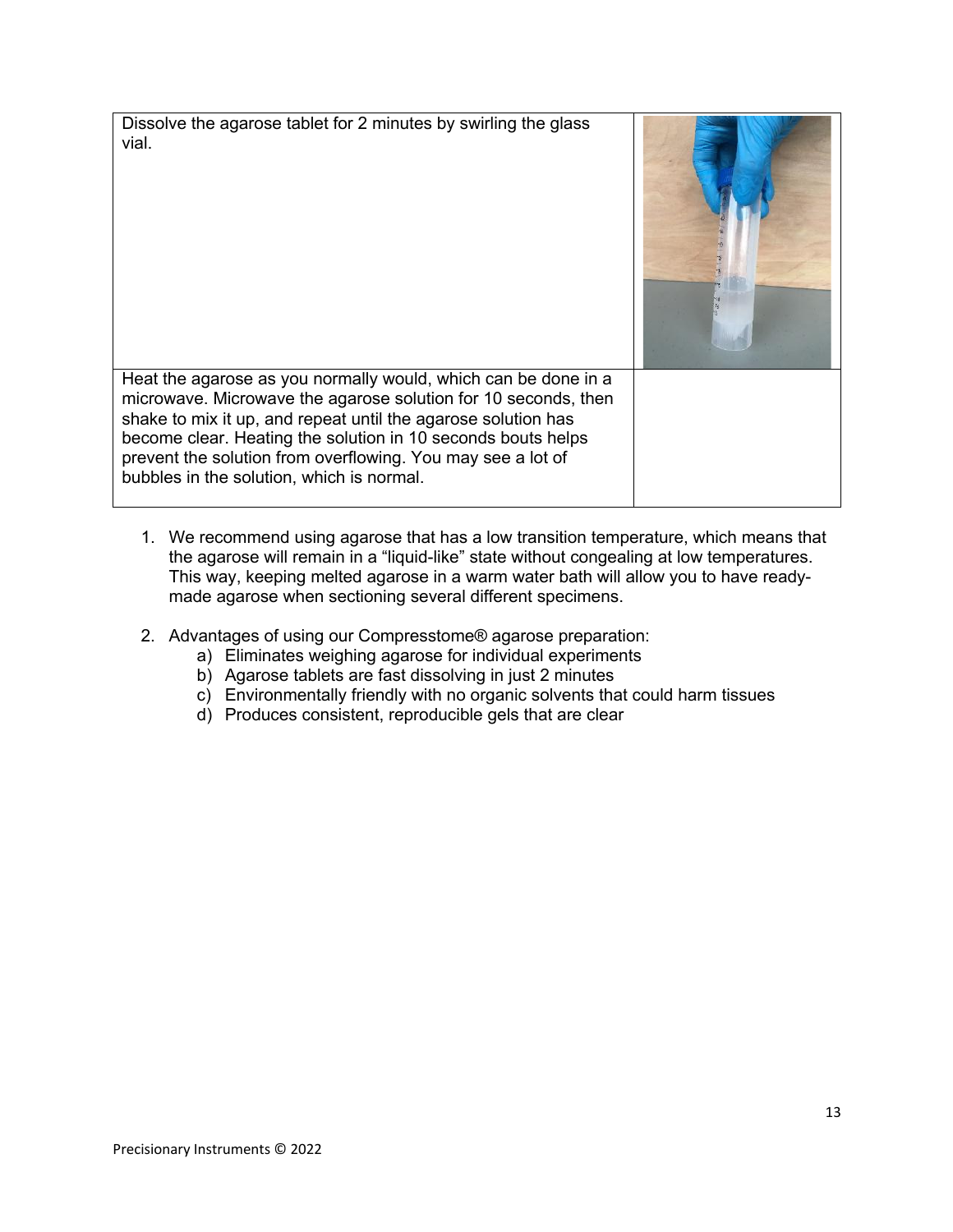### **EMBEDDING TISSUE SAMPLES IN AGAROSE:**

| Place the syringe chilling block into water and ice<br>bath or a freezer to cool (usually at least 15 min). | Try cooling the chilling block at -20 $\,^{\circ}$ C<br>(put it in the freezer for 10 min) |
|-------------------------------------------------------------------------------------------------------------|--------------------------------------------------------------------------------------------|
| Prepare your tissue sample by cutting it so that the<br>tissue fits inside the specimen tube.               |                                                                                            |
| Squeeze a small amount of super glue onto the<br>specimen tube base.                                        |                                                                                            |
| Using forceps, position the tissue onto the<br>specimen tube base and glue your tissue to the<br>base.      |                                                                                            |
| Place the embedding cap onto the top of the<br>specimen tube.                                               |                                                                                            |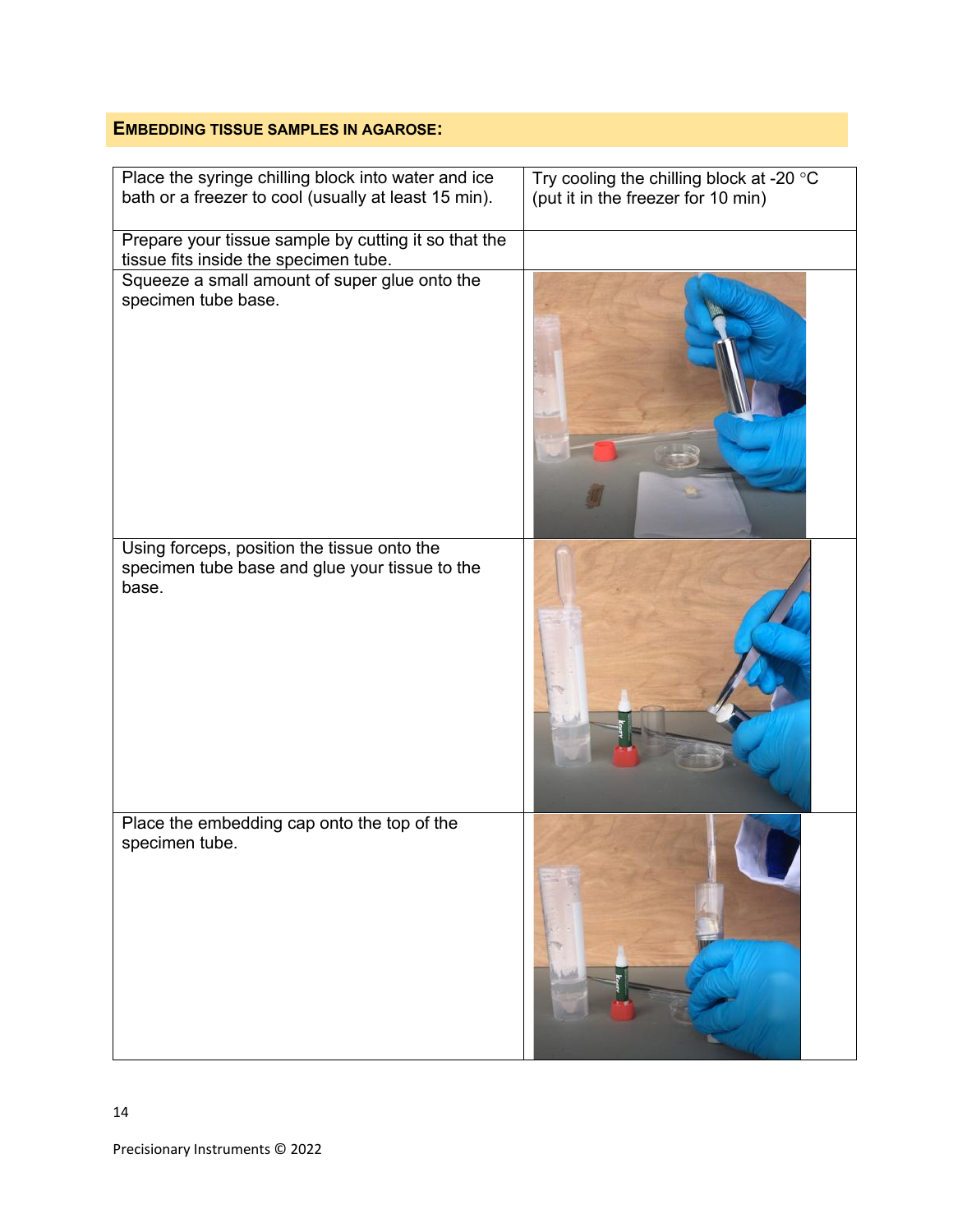| Pipette enough agarose to fully cover the tissue<br>sample. Gently tap on the syringe cap to dispel any<br>air bubbles.                                                                                                                    |  |
|--------------------------------------------------------------------------------------------------------------------------------------------------------------------------------------------------------------------------------------------|--|
| Withdraw the syringe tube downwards so that the<br>tissue sample enters the tube. You can then<br>remove the syringe cap.                                                                                                                  |  |
| Place the syringe chilling block (should be pre-<br>chilled, see step 1) over the specimen tube to chill<br>the entire sample and help the agarose solidify.<br>This process usually takes less than a minute, and<br>at most 1.5 minutes. |  |
| Once your tissue is embedded into agarose, you<br>are ready for sectioning with the Compresstome®<br>slicer!                                                                                                                               |  |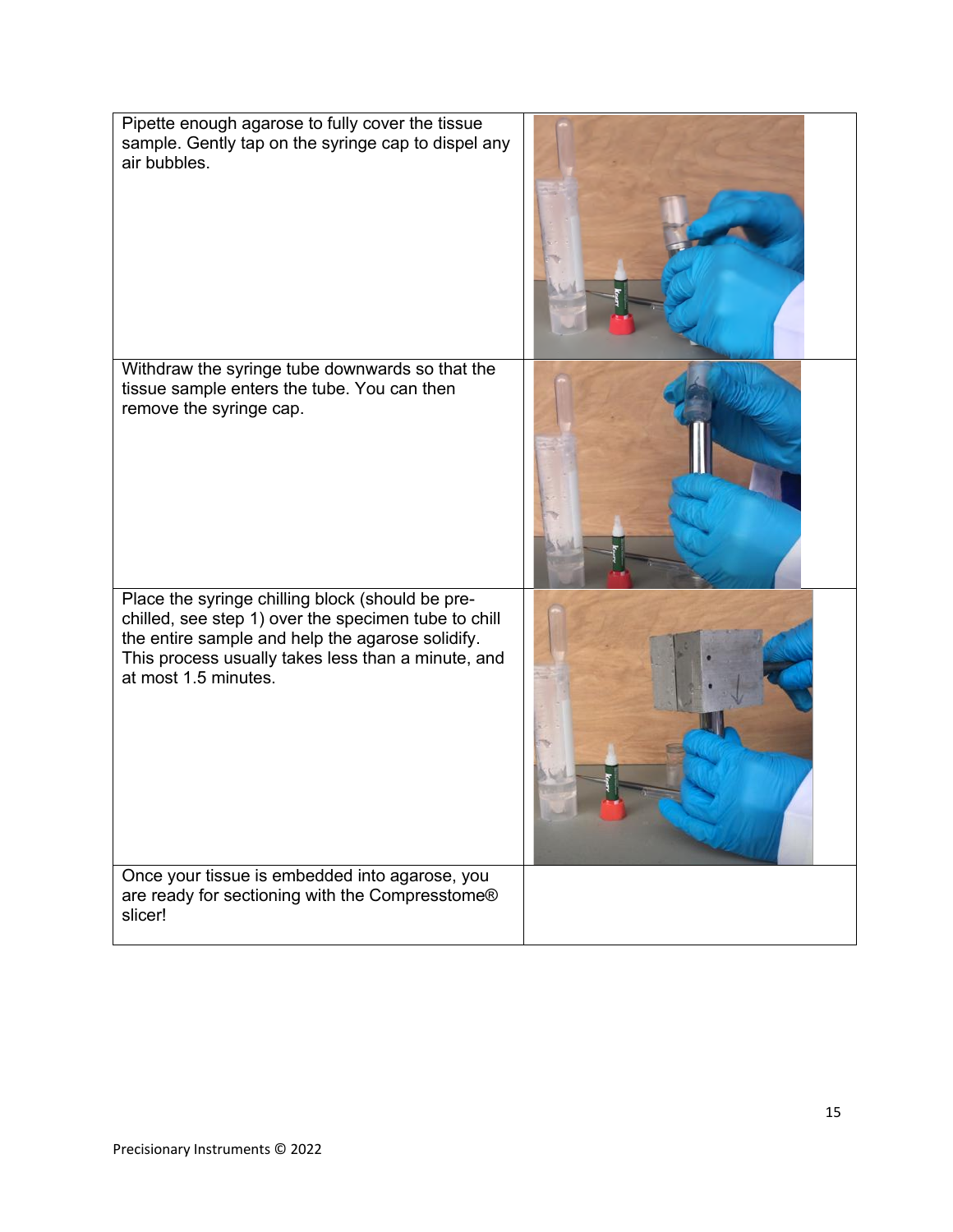# **SECTIONING WITH THE COMPRESSTOME® SLICER:**

| Connect the supplied power cable to the<br>control box and the control box to the VF-<br>500-0Z microtome. Make sure the<br>connections are good by tightening both<br>screws on the connector or the machine will<br>not work properly. Turn the power on.                                                                |  |
|----------------------------------------------------------------------------------------------------------------------------------------------------------------------------------------------------------------------------------------------------------------------------------------------------------------------------|--|
| Insert the specimen syringe tube into the<br>buffer tray on the Compresstome® slicer.                                                                                                                                                                                                                                      |  |
| Push the tube as far as it will go into the<br>buffer tray with the tapered end going first. A<br>small stopper knob on the tube will prevent it<br>from sliding all the way into the buffer tray.<br>(Note that your blade should have already<br>been aligned at this point to save time<br>during the slicing process). |  |
| Continue cutting with the Compresstome®<br>slicer. You can adjust the slice thickness,<br>sectioning speed, and frequency of<br>oscillation to best suite your experimental<br>needs.                                                                                                                                      |  |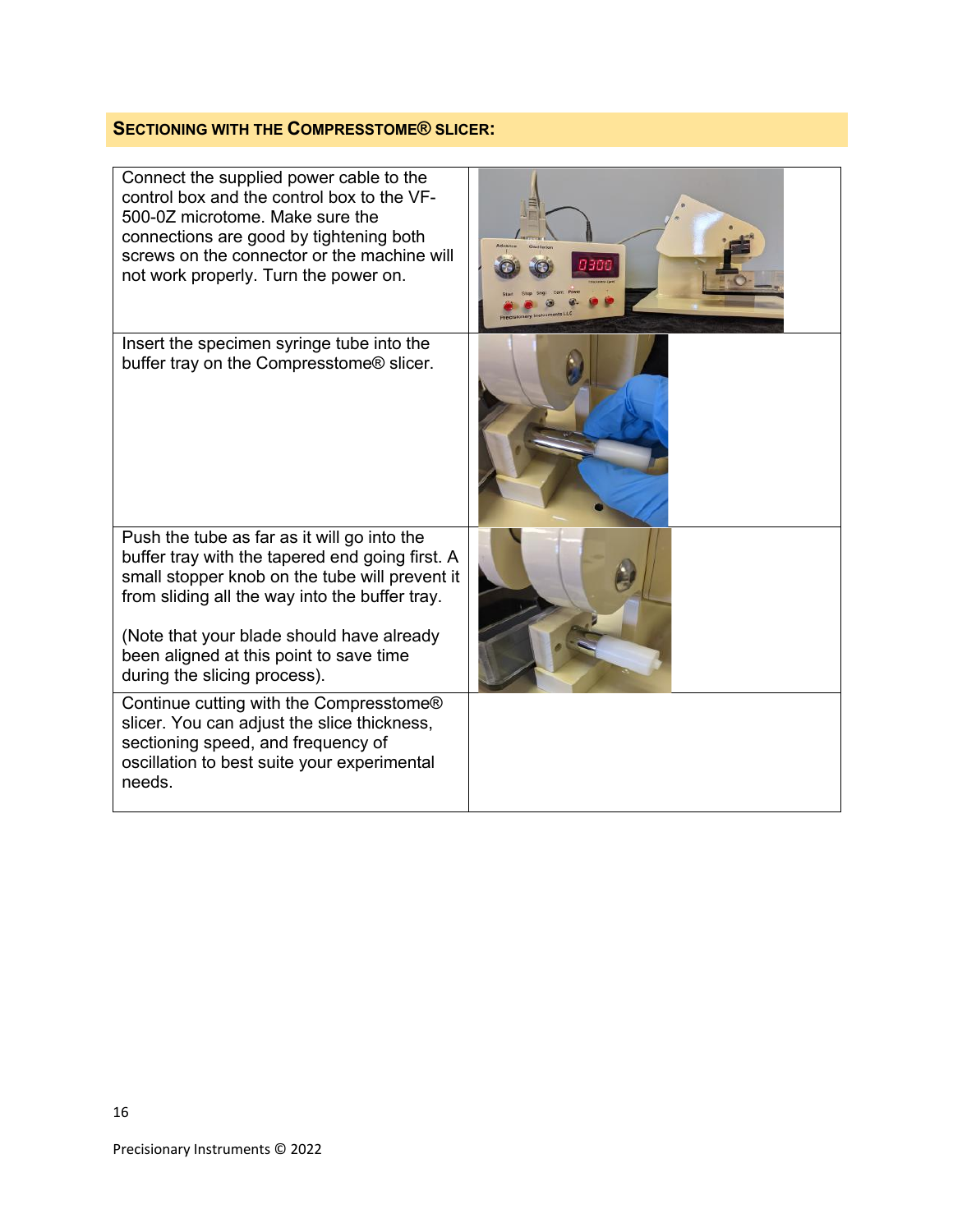# **CLEANING UP THE COMPRESSTOME® VF-500-0Z:**

| Empty buffer from the buffer tank.<br><b>DISCLAIMER</b> - Please only use acetone to<br>clean the blade holder and specimen tube.<br>The buffer tray is not made of Acetone safe<br>materials.<br>We recommend using 70% ethanol solution<br>or 10% bleach solution to clean the buffer<br>tray. |  |
|--------------------------------------------------------------------------------------------------------------------------------------------------------------------------------------------------------------------------------------------------------------------------------------------------|--|
| Loosen thumbscrew and push the step motor<br>drive away.                                                                                                                                                                                                                                         |  |
| Remove the specimen syringe from the<br>plastic base.                                                                                                                                                                                                                                            |  |
| Remove plunger from the metal syringe and<br>scrape residual glue from the front end of the<br>plunger.                                                                                                                                                                                          |  |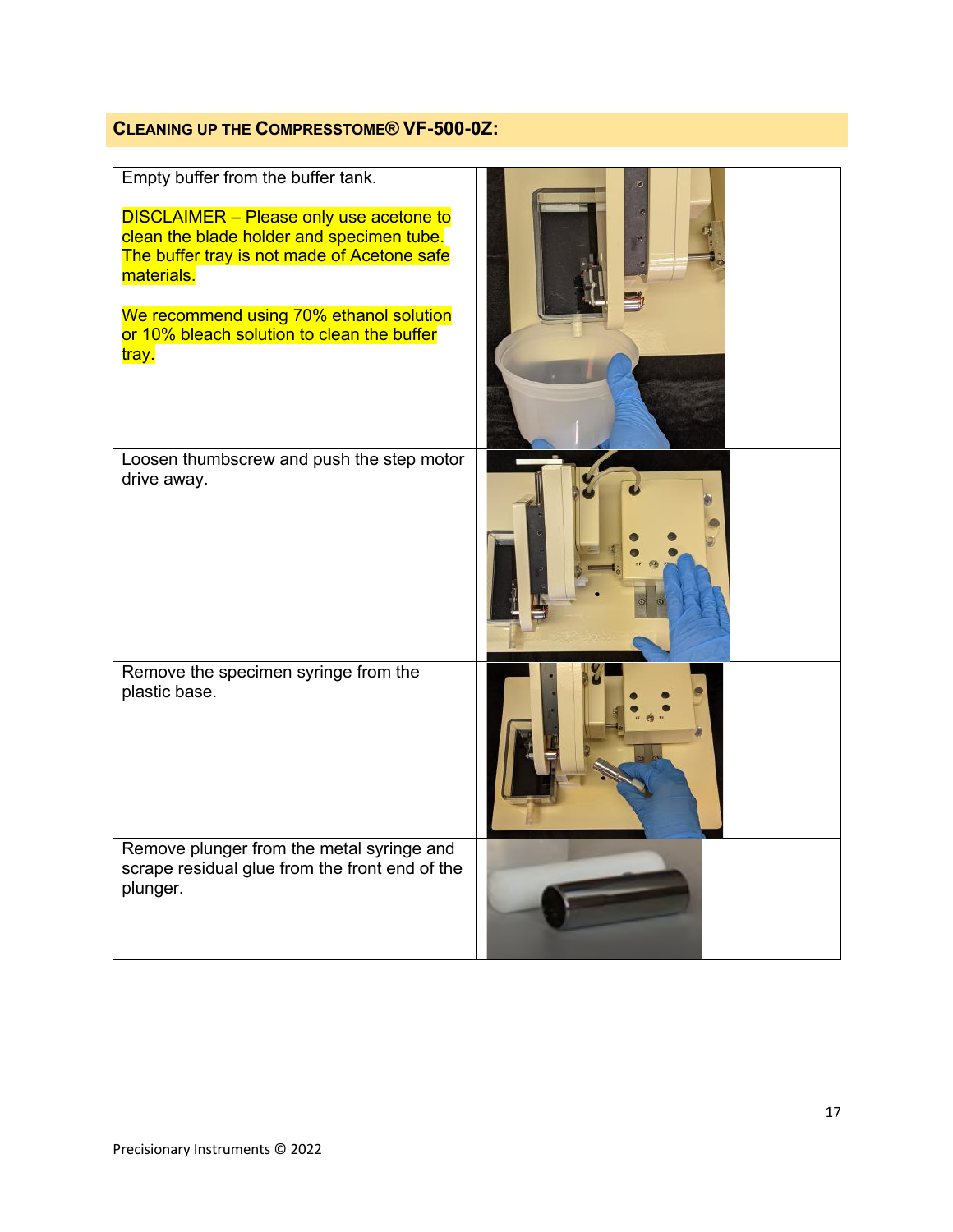| Clean up any debris on the plunger and<br>inside of the syringe tube with acetone swabs<br>or soft brush.<br><b>DISCLAIMER</b> - Please only use acetone to<br>clean the blade holder and specimen tube.<br>The buffer tray is not made of Acetone safe<br>materials. |  |
|-----------------------------------------------------------------------------------------------------------------------------------------------------------------------------------------------------------------------------------------------------------------------|--|
| Remove razor blade from blade holder.                                                                                                                                                                                                                                 |  |
| Dip the blade holder into the acetone bath for<br>5 minutes. Clean up the residual glue on the<br>blade holder with acetone swabs.                                                                                                                                    |  |
| <b>DISCLAIMER</b> - Please only use acetone to<br>clean the blade holder and specimen tube.<br>The buffer tray is not made of Acetone safe<br>materials.                                                                                                              |  |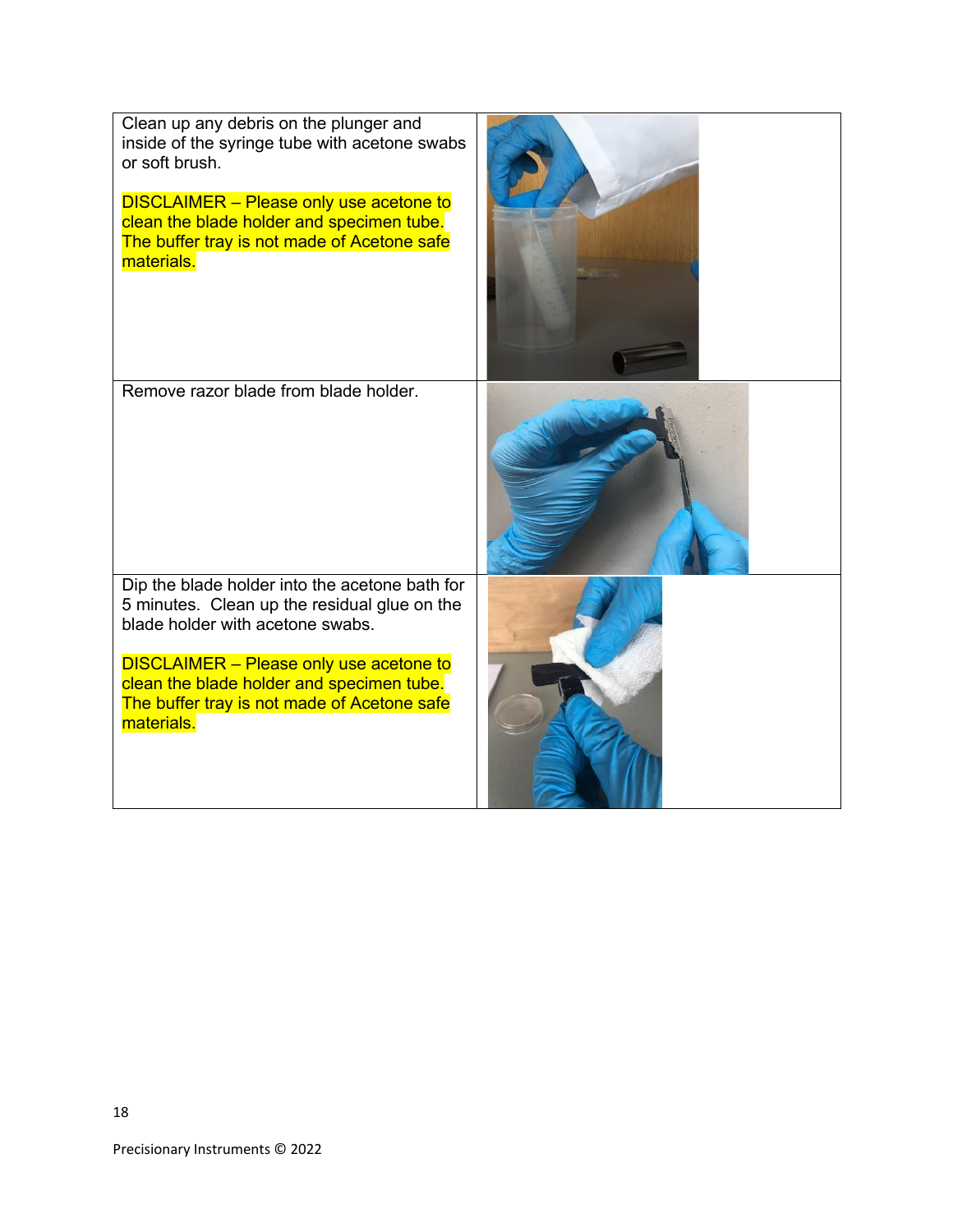# **THE AUTO ZERO-Z® TECHNOLOGY**

Auto Zero-Z® is our latest breakthrough technology at Precisionary Instruments. This is a patented feature designed to allow the blade holder to operate in near zero Z-axis deflection without the need to optically align every single time.

Before arriving to your lab, your Compresstome® slicer is precisely aligned in the factory to work in the optimal condition (zero  $\Delta Z$ ). Please ensure that you follow the special instructions for blade mounting to ensure that Auto Zero-Z® works every time you slice.

The advantages of the Auto Zero-Z® combined with Compresstome® techniques are:

- Healthier slices and better surface structure preservation.
- Thinner minimum slice thickness. By combining the Auto Zero-Z® and Compresstome® technology it is now possible to achieve an unprecedented fixed brain slice thickness of 2 um without paraffin embedding or freezing.
- No vibration marks on the fixed brain slices. The result is a very smooth and flat slice surface which is optimal for histological processing.
- No optical alignment device is required for Zero-Z operation.
- No blade alignment procedure is required when changing to a new blade.

### **WARRANTY**

There is a one (1) year warranty for the VF-500-0Z microtome. Additional years of warranty are available for purchase. All demos for Compresstome® slicers and consumables are considered to last 30 days from date of delivery (arrival). Consumables and accessories are non-returnable after any use. Delivery is considered to be completed when items arrive to the customer. Acceptance of items is deemed complete after 7 days of delivery (arrival), with no further signature required. Tampering with the VF-500-0Z model (the control box, step motor box/micrometer, or vibrating head unit) in an attempt to repair without written consent from Precisionary Instruments within the first year of purchase voids the warranty.

# **PACKING THE COMPRESSTOME**

When you need to ship the VF-500-0Z back to us for maintenance or repair, please keep these three points in mind:

- a) Put the transportation fixture back to the machine and tighten the screws. This will prevent damage during shipping. Failure to do so may cause damage to the vibrating head unit.
- b) The FF/FB switch on the stepper motor box is a delicate part. Do not put heavy things, such as control unit, chilling block, on top of it. That will damage the switch during shipping.
- c) Wrap the control unit, chilling block and power adaptor with foam sheets or bubble sheets and put them into small cardboard boxes. These will prevent paint damages during shipping.